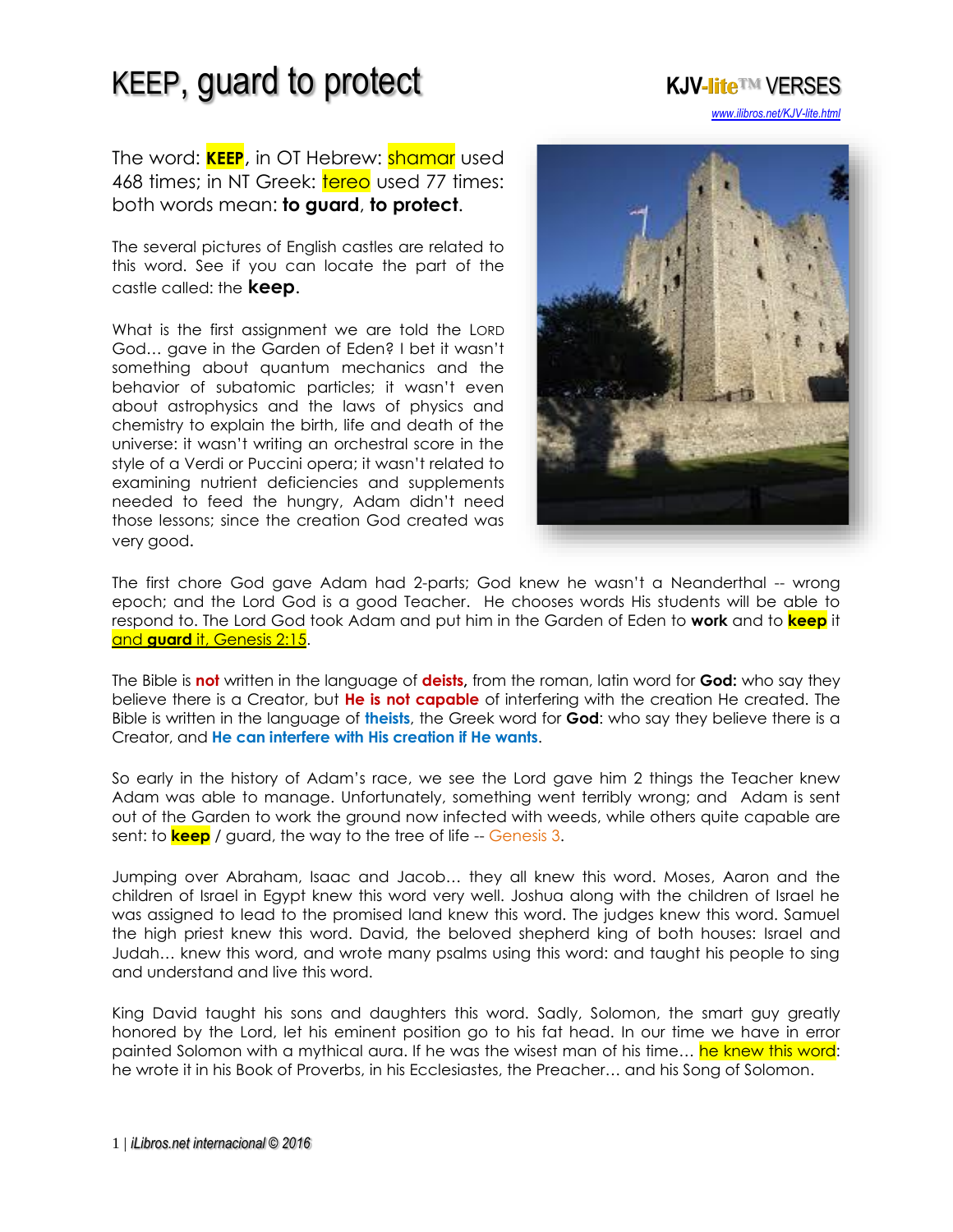

So, did he not read his own books and just expect others to read them? Why he ignored this word, and did not guard what the Lord told His people is beyond me. His epitaph says: he played the fool, having done evil in the sight of the Lord -- 1 Kings11.

But let's go on… because we all have!



Many Psalms use the word: **KEEP**. **Psalm 19:** the judgments of the LORD are true and righteous, more to be desired than gold, sweeter than honey; by them your servant is warned, [and in](http://www.isa-net.org/pdf/PSALM19vs1.pdf)  **keeping** [them is great reward.](http://www.isa-net.org/pdf/PSALM19vs1.pdf) This psalm Abraham Lincoln carried in his pocket daily; in his 2nd inaugural address he reminds the people of the United States.

**Psalm 91:** during the temptation of Jesus in the wilderness, it was misquoted by Satan who said... if you are the Son of God… blah, blah, blah… as if Satan didn't know who Jesus was; to which he got a response pounding his ears from Jesus saying: you shall not tempt the Lord your God (which sounds like Jesus said: shut the bleep up!) For He will give his angels charge over you, to **keep you** [in all your](http://www.isa-net.org/pdf/PSALM91vs1.pdf) ways -- verse 11; but don't take this verse out of context. This promise is to the one: dwelling under the shadow of the Almighty; finding their safety in the most High, their refuge and fortress.

**Psalm 122:** the 2<sup>nd</sup> psalm always sung at the Feast of Tents – celebrating the 7th great Day longing to the Lord… those days Moses told us about. We all know the psalm:

Will I lift up my eyes to the hills? Is that where my help comes from? No! look higher!

My help comes from the Lord who made heaven and earth. He will not allow your foot to be moved. He who **keeps you**, will not slumber who **[guards to protect](http://www.isa-net.org/pdf/PSALM121vs1.pdf)** Israel **the one ruled by God**: a name that refers to father Israel, the grandson of Abraham; or to his offspring -- all those who came from him; or Messiah the ultimate Israel of God, a light to the Gentiles, their **salvation**, their **yeshua** their **Jesus.**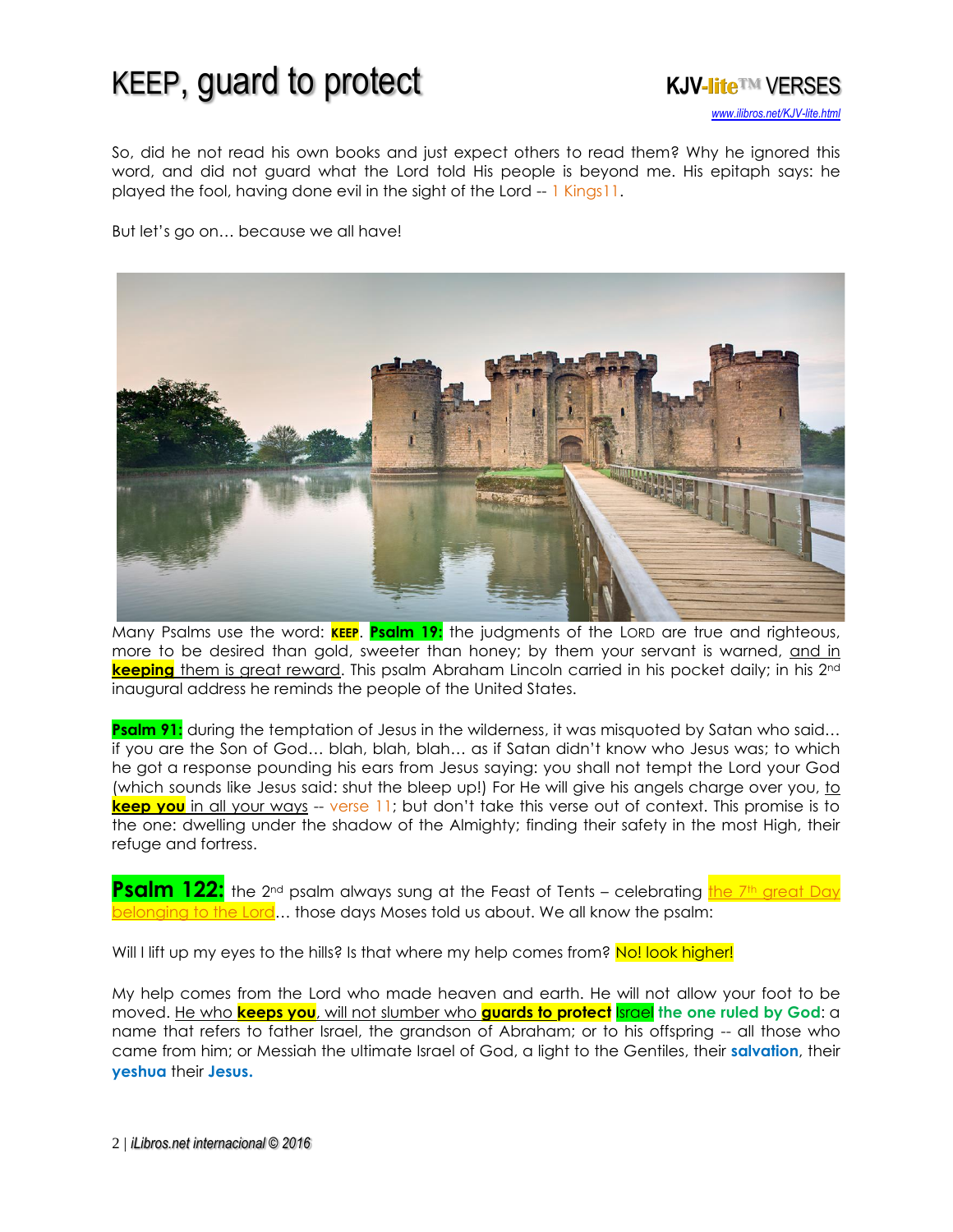*[www.ilibros.net/KJV-lite.html](http://www.ilibros.net/KJV-lite.html)*

He who **keeps** Israel / the one ruled by God… will not slumber nor sleep. The Lord is your keeper; the Lord will **keep you** from all evil; He will **keep** your soul; the Lord will **keep** your going and coming… from this time until forever.

And to think on this psalm, to ponder its brevity, while attempting to grasp its extent, we probably would agree: we like a God who is so concerned about us; Someone of His stature who would make a commitment to guard and protect those willing to be ruled by Him, right? To those He gladly gives His help; like a loving Shepherd to guide, He tirelessly watches over them, who desire to be ruled by Him… guarding from evil, guarding their soul, guarding their coming and their going, never abandoned by Him.

The Lord is a good Teacher; He is a consistent Teacher… He is mankind's best teacher; defining His words: till they are crystal clear; teaching by example; not complicated is it?

Isaiah and those in Jerusalem knew the word: **keep**; Jeremiah and where he went with the royal daughters to build and plant following the 10 tribes of Israel… they all knew the word: **keep**; Ezekiel and the 2 tribes of Judah exiled in Babylonian/ modern day Iraq, knew the word: **keep**; Daniel in Babylon and Persia / modern day Iran, knew the word: **keep**; the prophets Hosea, Micah, Zechariah and Malachi knew the word: **keep**;

Job, from earliest times, and Nehemiah much later, and Queen Esther in Persia: they all knew the word: **keep**; and they all taught the word, and they actually did the word.



#### **Fast-forward to the New Testament.**

The last night Jesus spent among His people - those putting it all together what they learned 1 + 1 +1… John leaning on His chest that night… was he still trying to figure out if Jesus was for real? because every time Jesus spoke, what He said was: out of this world. He didn't sound like the angry, loveless, stiff leaders and preachers of that time… or even those we often hear today. If Jesus sounded like all the bland frauds nowadays, then what Jesus started would have died out long before the first century ended.

The night He was betrayed, Jesus used this word: **keep**, guard, protect, **12 times**. And being the good Pastor, He knew how to preach clearly: if you love Me, **keep** [My instructions](http://www.isa-net.org/pdf/JOHN14vs1.pdf) -- John 14:15. Starting with this verse, Jesus gave His students a simple, 2-part assignment with [1] instructions and [2] sayings, sort of like He gave Adam.

What are the instructions? Simple: **1.** Love God our Father in heaven more than anything else; and **2.** Love one another. And then Jesus added: by this all will know you are My students. Not complicated, is it? No hocus pocus. Notice how the good Teacher **keeps** / guards and protects in a way that things are simple for the littlest kid to do, even one who can't spell his name.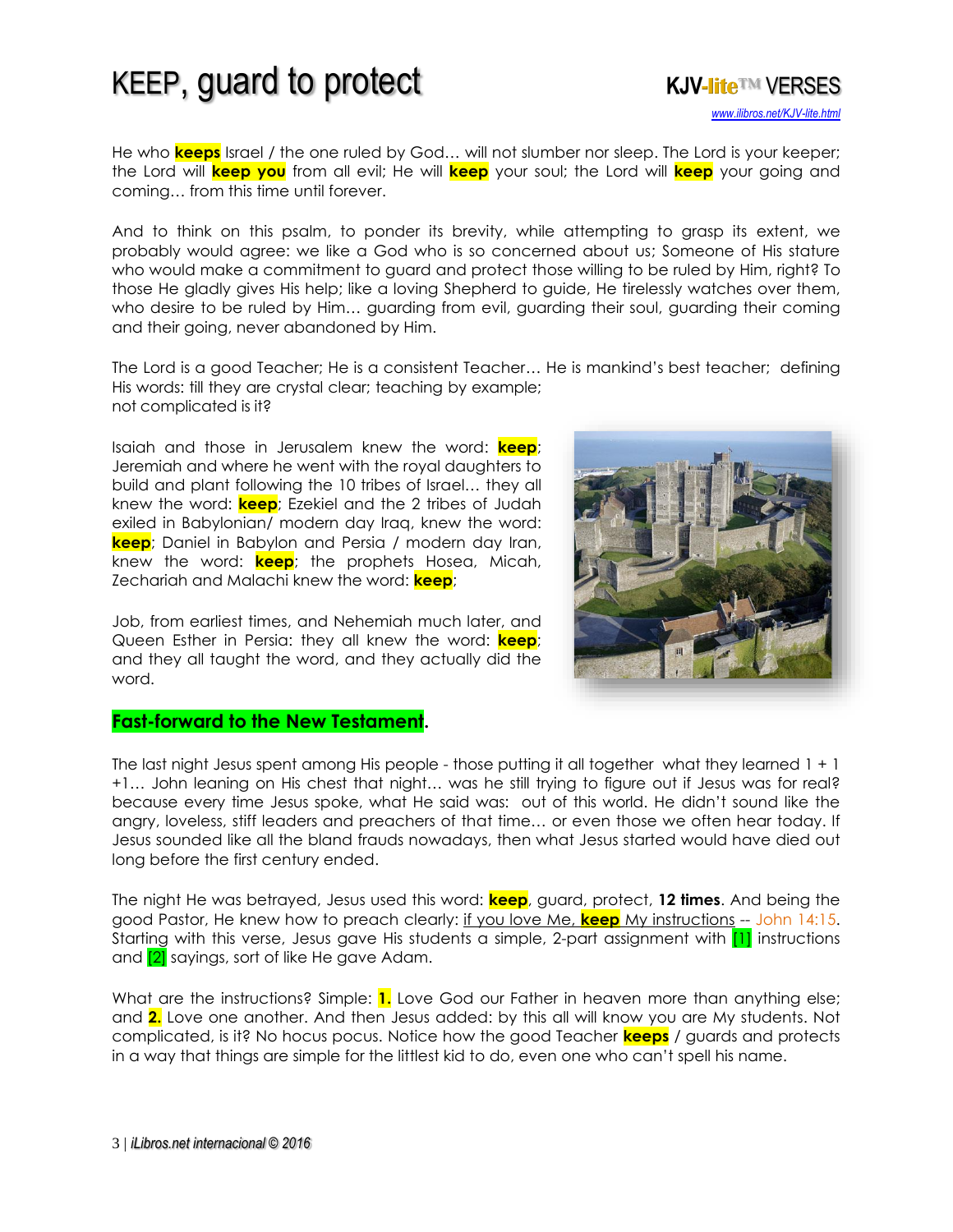

If you love Me, you will **keep** My words… and My Father will love you, and we will come and make a place with you -- John 14:23: because the Holy Spirit... who is just like Jesus, but only spirit and not physical… so unseen … who will come and help those keep that information and the lessons and ways of thinking Jesus told his first students.

Jesus also said: He who does **not love me,** does **not keep My sayings**; and the words that you hear are not mine, but the Father's who sent me -- John 14:24.

Someone who is sent: who is an ambassador... speaks on behalf of the One who sends them. Jesus said: What you heard Me say came from our Father in heaven.

He who does **not love me**… the clear evidence being: he does **not keep** My sayings – which reveals another fact: neither does he love our Father in heaven... Jesus said, what He spoke are the words He was sent to deliver from His Father.

Locate in John's gospel the 12 times Jesus used this word: **keep,** and this last night did He approach each of His disciples looking them in the eye?-- John 14-17. Matthew, Mark, Luke, John, Paul, Peter and Jude all used the word: **keep,** teaching where they went.

It is interesting, Mark used the word: **keep**, guard to protect… once in his Gospel, recalling when Jesus said to the envious, hardhead religious leaders of His day… who picked up stones to kill him, even so, Jesus said to them: , you reject the instructions of God, that you may **keep** your own traditions.

When you have time, read the Letter of 1 [John](http://www.isa-net.org/pdf/1JOHN1vs1.pdf)... also written by John, the disciple whom Jesus loved, who lived longer than any of the other 12 original students of the Lord. In his first letter, John uses this word: **keep,** guard to protect… 8 times.



Read the Letter of Jude… a younger half-brother of Jesus… unlike older James… Jude actually at some time joined the Lord… and was with Jesus in the upper room… the night He was betrayed. Jude uses the word: **keep**… 5 times… and each time helps us to better understand this 2-part assignment Jesus, the good Teacher gave His students.

Lastly, in the Revelation this word is used 11 times… also written by the disciple John. [Revelation 1:](http://www.isa-net.org/pdf/REVELATION1vs1.pdf) hear the words of this prophecy; and **keep** what is written therein.



Now jump over 2 additional verses which use the word: **keep**, / **guard, to protect**… and go to [the church in Philadelphia](http://www.isa-net.org/pdf/REVELATION3vs7.pdf) -- Revelation 3:7: To the angel of the church of Philadelphia, write; these things says He who is holy… I know your works: behold I set before you an open door… and no one can shut it: for you have a little strength, and have **kept** / guarded, to protect… My word, and not denied My name,